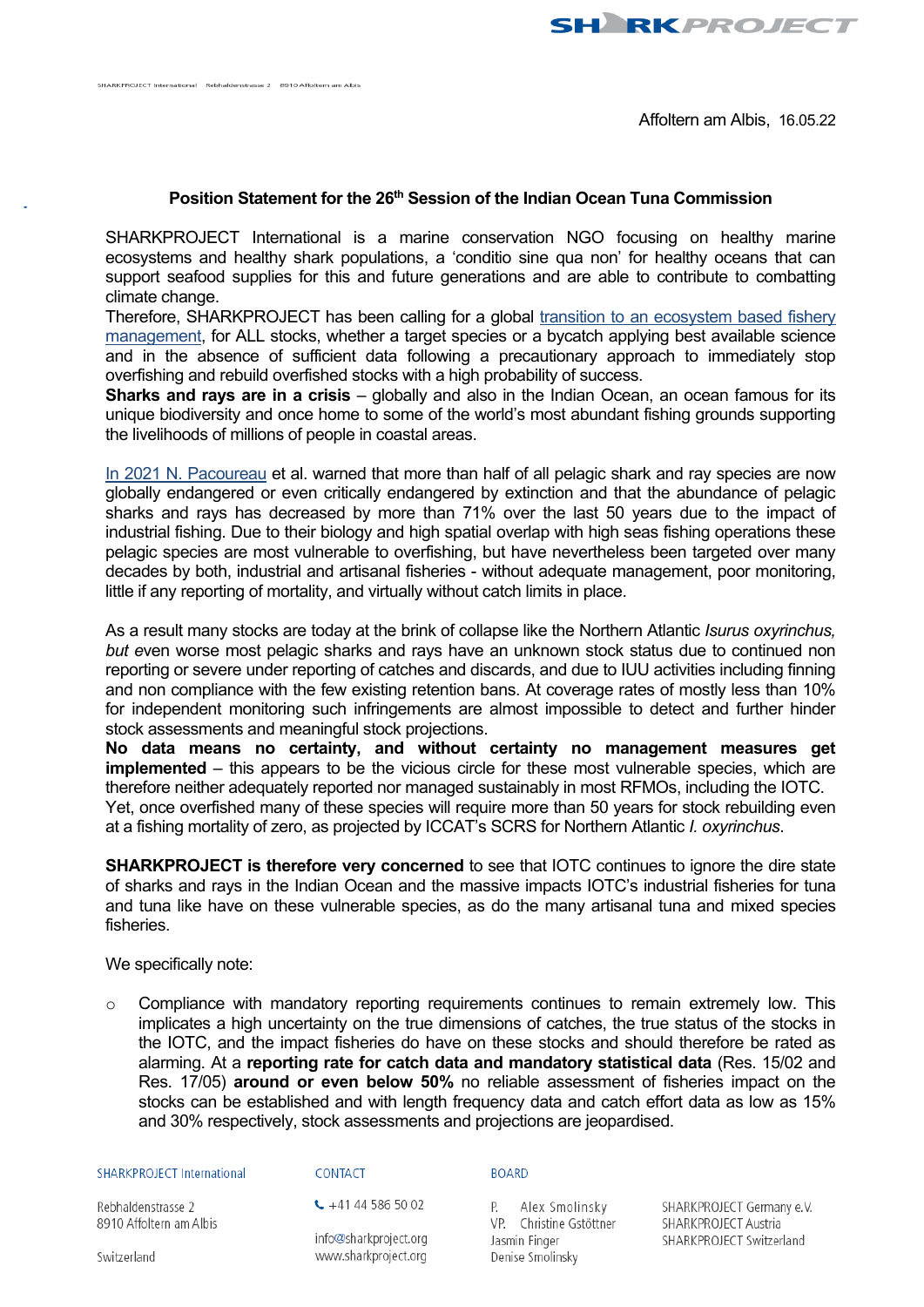Noteworthy, to say that not all shark species have to be reported for all gear types and that Resolution 15/01 provides substantial exemptions from reporting obligations for small vessels.

o **Low compliance with the few existing conservation measures for sharks and rays** including the reporting of interactions with whale sharks (Resolution 13/05), reporting of blue shark catches (Resolution 18/02) and the few existing retention bans (thresher sharks 12/09, oceanic white tip sharks 13/06, mobulid rays 19/03) is still below 80% and even the few CMMs prohibiting the retention of certain species are not fully complied with.

SHARKRROIECT International - Rebbaldenstrasse 2 - 8910 Affeltern am Albis

- o **Low to very low observer coverage** of most industrial fleets and virtually no coverage / reporting of most of the artisanal fleets add further questions as to the reliability of the reported shark catches and the true mortality as almost none oft he CPCs reported shark discards in 2020 despite Res. 15/01 Annex II 2.4 requiring shark discards to be reported for those species listed in this resolution.
- o **Transhipment of almost 2.000 tonnes of sharks** including CITES App. II listed mako sharks and CITES App II listed thresher sharks (in conflict with Resolution 12/09) and more of half of them not reported down to species level further adds to the high risk of under or non reporting, as well as non compliance with the few existing CMMs for sharks when observer coverage is generally low and has been even lower during the pandemic. (April 2022; A Summary of the IOTC Regional Observer Programme During 2021)

All these risks clearly should have triggered a precautionary approach and resulted in the implementation of management measures beyond calling for improved reporting, which apparently has not improved tangibly over the last years.

In this context SHARKPROJECT especially notes the following four topics in need of action taken:

1. In its IOTC–2021–SC24–R[E] report the Scientific Committee only recommends to "take a cautious approach to the management by implementing some management actions" for *Spyrna lewini* (globally critically endangered, endangered in IO) and *Carcharhinus falciformis* (globally vulnerable, near threatened in IO) for both of which **no stock status is known,** but it is well established that both are globally over-exploited as a result of the highly lucrative shark fin trade. Noting, that other tuna RFMOs have by now implemented conservation measures for these species with ICCAT having banned the retention of both of these species and WCPFC having a retention ban in place for silky sharks. Nevertheless, both species continue to be caught in the IO without any limits.

For *Isurus oxyrinchus* "management actions that reduce fishing mortality" are recommended but without proposing any such measures or suggesting a precautionary mortality limit, although there is no reason to believe that the IO stock is not at risk to follow a similar trajectory as the Atlantic stocks, especially in **absence of a stock status**, which couldn't be established in 2020 due to the lack of data and the inconsistency of the limited data available. There has been a retention ban agreed for shortfin mako for the next two years in the North Atlantic and total mortality limited to 250 t for the future, but IOTC has so far not even considered introducing catch **limits** 

- 2. So far the Commission has not evaluated other oceanic shark and ray species although they are certainly also affected by tuna fisheries and artisanal fisheries in the Indian Ocean. Most of these species are hugely underreported, have to date no known stock status in the IO, and catch efforts are not even reported at species level or by gear type, **noting with concern that around 25.000 to 35.000 tonnes of sharks are reported on average without species determination**, thereby making the evaluation of abundance and vulnerability of many species to fishing operations practically impossible.
- 3. Although a stock assessment for *Prionace glauca* in 2021 concluded that the stock in the IO is with more than 99% probability currently neither overfished nor experiences overfishing, it should be noted that,